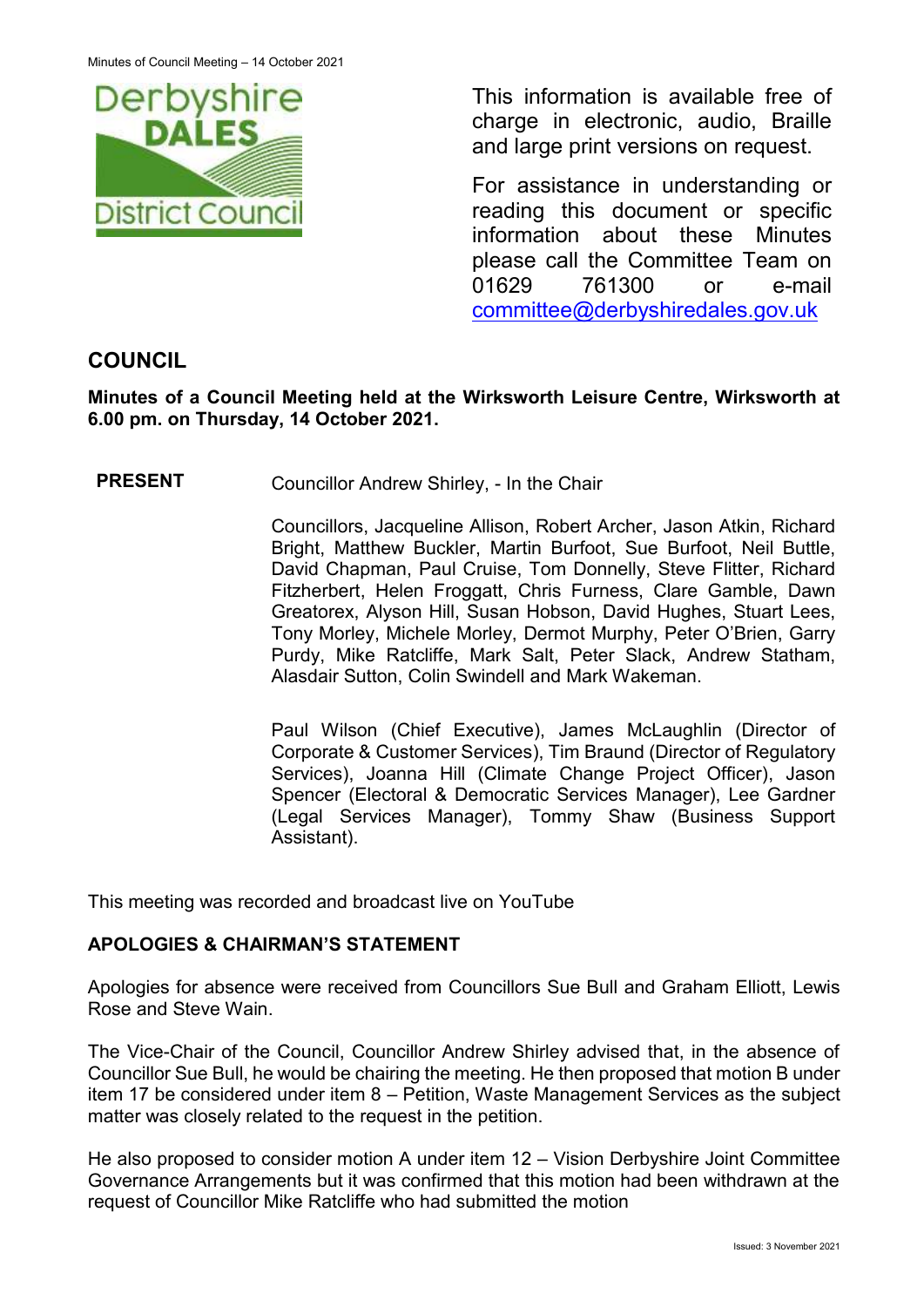The Chairman announced the recent death of Councillor Hillary Young the current Mayor of Bakewell and a former member of the District Council. The Council paused in silent tribute to the memory of Councillor Young.

# **151/21 - PUBLIC PARTICIPATION**

In accordance with the procedure for public participation, Rev. Louise Petheram, a Bradwell Local Resident, made a statement on agenda item 9 - Parking Offer in December 2021.

. The following questions were submitted in writing and responses circulated at the meeting:

# **Item 8 – PETITION – WASTE MANGEMENT SERVICES**

# **STATEMENT and QUESTION from Ms Sue Bliss, Matlock Local Resident**

*"I am writing to register my dissatisfaction about the inadequate service Serco is delivering.*

*To date the tax payer has subsidised Serco to the tune of £500,000. It is wholly unacceptable for the hard working residents of Derbyshire Dales to subsidise a company that makes millions in profit. It beggars belief that this council continues to throw money at Serco. The recent decision which gave additional funds to Serco means we are paying for an increase in pay to Serco's drivers and yet the service is still appalling.*

*The Tory government's policy is to deprive companies of European workers on the basis that companies will then increase wages, attract British workers and it will all be fine in the long term. The food processing industry, the care industry and many companies are struggling to survive under this tory ideology. And yet Derbyshire Dales District Council, even though it is tory run, has broken from this impractical, unfair and disastrous ideology to do the exact opposite. I seriously challenge the wisdom of this District Council.*

*Derbyshire Dales's management of our refuse collection has been disastrous. The decision to contract out and the negotiation of a badly designed contract suggests in my opinion that this council's ability to do business with the corporate world is inadequate. I have repeatedly complained about the litter that Serco drops during their collections. I have been told by the waste management department that the workers don't have time to pick it up. We have a litter problem in the Dales and the amount of rubbish Serco drop is a significant part of that problem. This has been happening for years - nothing to do with the pandemic and everything to do with the inadequate setting up and management of the service.*

*It is clear to the residents if not to the district council that we have every right to exit the Serco contract as they have repeatedly breached it. The sooner we do this the sooner we can take control and offer a refuse collection that our residents deserve."*

*Conservative ideology is to operate in a 'free market'. The DDDC tax payer has been subsidising Serco (a company which makes millions in profits), which hardly follows this ideology. The GMB says its workers are still not getting a fair pay deal (despite the recent injection which was specifically designated to increase HGV rates) and as a result there*  will be strike action. When are the conservative councillors on this council going to stop *serving the interests of shareholders and start looking after its residents?*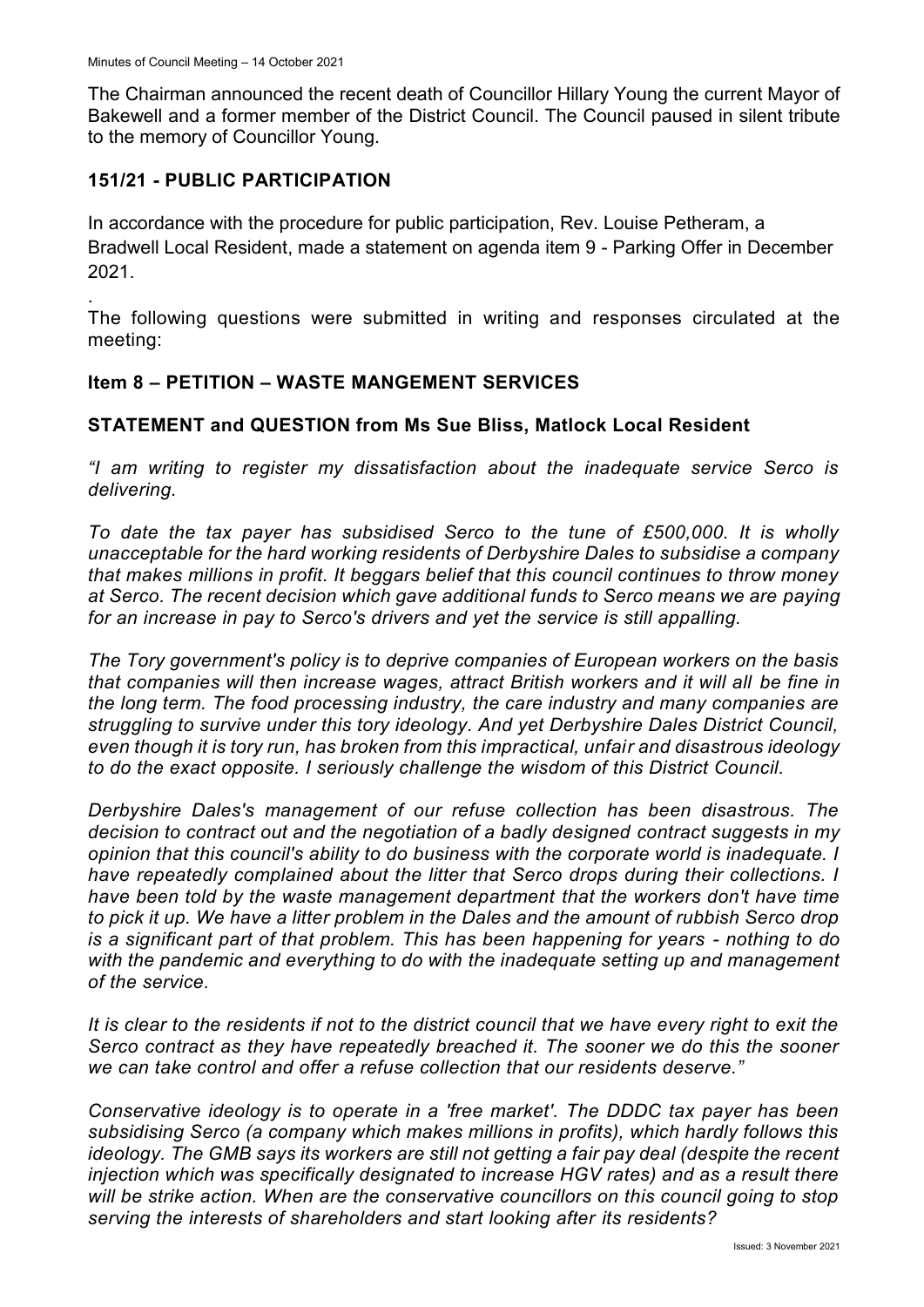# **RESPONSE:**

Whilst there may be some dismay amongst the workforce regarding the HGV driver rates of pay, given the current climate, the proposed industrial action relates to the annual pay award offer. GMB have confirmed this does not relate solely to the Derbyshire Dales contract, nor does it solely relate to Serco – they are having these issues across the country.

The District Council has, throughout the negotiation period, encouraged both GMB and Serco to find a solution to this issue, as we believe our residents have already suffered enough disruption.

### **STATEMENT from Mrs C Elliott, Grindleford Local Resident**

*"I support the motion for a public enquiry into waste management. The 3 month recovery plan proposed and brokered by DDDC with Serco from August 2021 in itself is ineffectual as evidenced by sporadic and partial collections, despite assurances to the contrary. Out of 3 collections since the recovery plan was in place only 2 green wastes have been collected, with no communication or explanation from DDDC about the failed and not caught up collection. Further evidence of flawed waste management over a prolonged period of time by Serco and thereby DDDC.* 

*As residents we pay council tax and then pay extra for green bin waste collection. This is on the understanding of services being delivered each month, not sporadically and not with no communication regarding issues. Seemingly there is no recourse for us as residents or sanctions for non-delivery of waste services for either Serco or DDDC.*

*A public inquiry is necessary to restore public confidence in DDDC waste management handling."*

### **Item 9 – PARKING OFFER IN DECEMBER 2021**

#### **QUESTION from Rev. Louise Petheram, Bradwell Local Resident**

*"I am writing as a trustee of Hope Valley Climate Action. I see that on agenda item 9 you are discussing a proposal for free car parking during December between 2.00 pm and midnight. I would like to ask how encouraging the use of private cars, in preference to public transport, is furthering the Council's target towards achieving net zero carbon emissions?"*

#### **RESPONSE:**

Thank you for your question, the proposal put to Members this evening is based on a historic arrangement designed to encourage visitors to the Dales and, in turn, support the local business community.

Whilst this was the primary driver was to support the local economy, we do hope that visitors and residents make best use of public transport, car sharing, cycling or walking where possible. The Council has also completed its first phase of installation of EV charge points across the district, with further installations planned.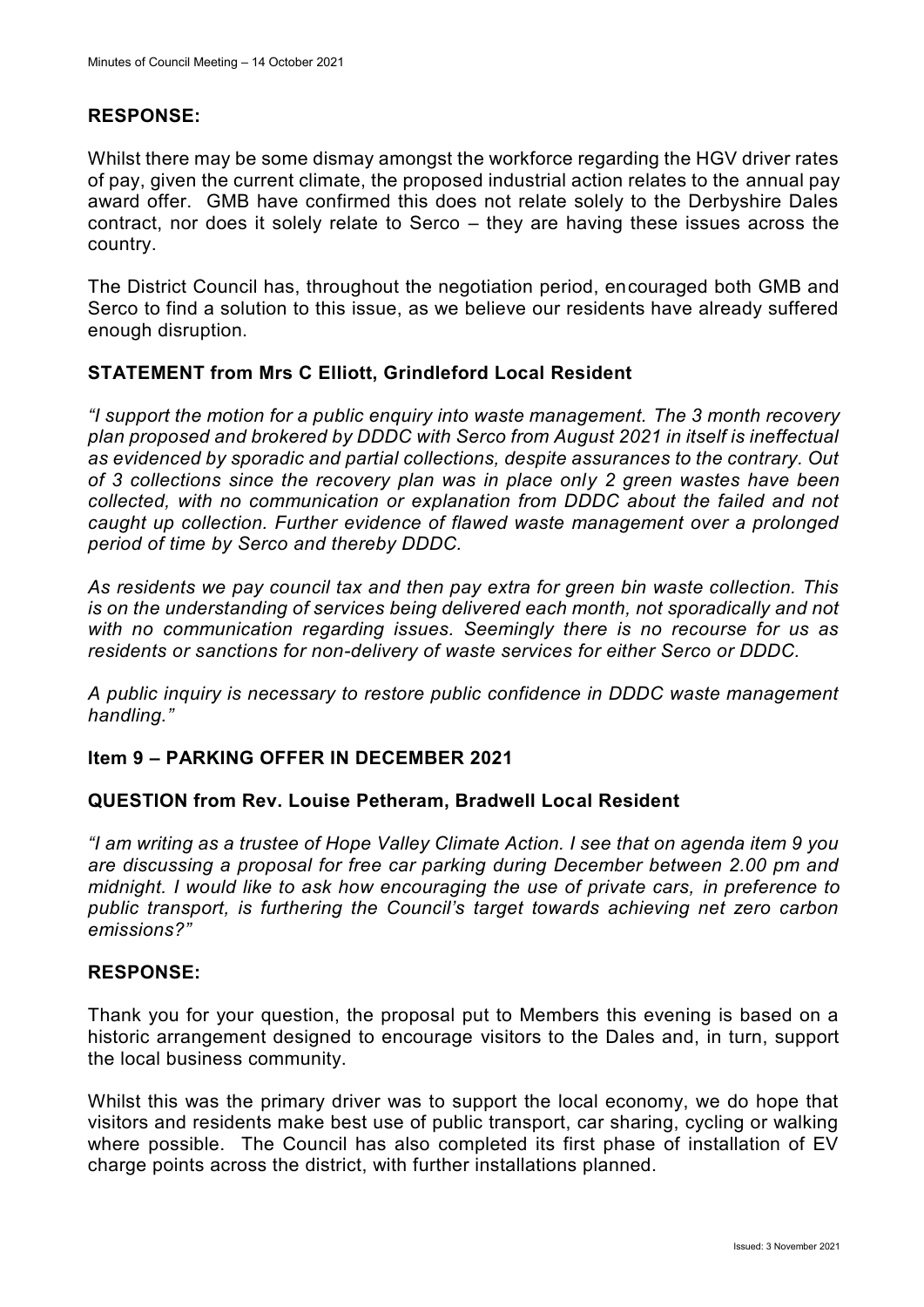### **152/21 – INTERESTS**

None

# **153/21 – APPROVAL OF MINUTES**

It was moved by Councillor Garry Purdy seconded by Councillor Mrs Michele Morley and

**RESOLVED** (unanimously) That the Minutes of meetings of the Derbyshire Dales District Council held on 8 July 2021 and 27 July 2021 be approved as a correct record.

The Chairman declared the motion CARRIED.

# **154/21 - LEADERS' ANNOUNCEMENTS**

Councillor Gary Purdy Leader of the Council, made the following statement:

*"I am sure you will join with me Members & Officers in sending our sincere condolences to Cllr Robert Archer and his family on the recent sad loss of his Father.*

*I also want to send best wishes to Cllr Steve Bull who is quite poorly with Covid. Steve is Husband to our Chair Cllr Sue Bull who is very sorry that she cannot be here but understandably needs to be with her Husband.*

*I want to pay tribute to all those Officers and staff who have worked hard during difficult times in the production of much work on the business of the Authority as highlighted in the latest Organisational Update put out on email to Members by Jim Fearn. I am aware that Cllrs Sue Hobson, Mike Ratcliffe and Paul Cruise have paid tribute to Paul on the amount of positive achievement by the staff of this Authority, but it is sad to reflect that no other Members have made any comment. It takes a lot of time to produce such an article to help keep Members up to date and I believe that a simple few words of praise and appreciation goes a long way towards staff morale.*

*I recently attended the launch of a Hydro project at Arkwright Mills in Cromford, the birthplace of the Industrial Revolution. The project will provide an excellent environmental and sustainable clean power source to help toward the Mills target of zero emissions by 2039. Yesterday I met with Simon Gill, Director of the Arkwright Society together with his Architect James Brown and I am grateful for Dr Mark Askey and Chris Whitmore for attending to witness the green energy plans for this historic mill and to be able to give their professional advice with regard to the necessary planning application. The project has been extremely well supported by Vailliant Boilers of Belper and who are currently working on a new Domestic Boiler that can be powered by gas and hydrogen providing for a much cleaner energy source. This is expected to come on stream in about the 2030's but will of course have to address the question of supply. Isn't it amazing that the wheel is coming full circle since the 1771 when Sir Richard Arkwright built his first Mill in Cromford utilising the power of the River Derwent and is now to be repeated but with much more sophisticated means. I am convinced that advancing technology will help us move forward swiftly to a much greener and cleaner environment. Only last week I read a report that Toyota has tested an Hydrogen powered car in the USA and that it had achieved over 600 miles. Our time will come to be known in the future as the 2nd Industrial Revolution, but a Green Revolution and isn't it great that it is happening right here in the Derwent Valley.*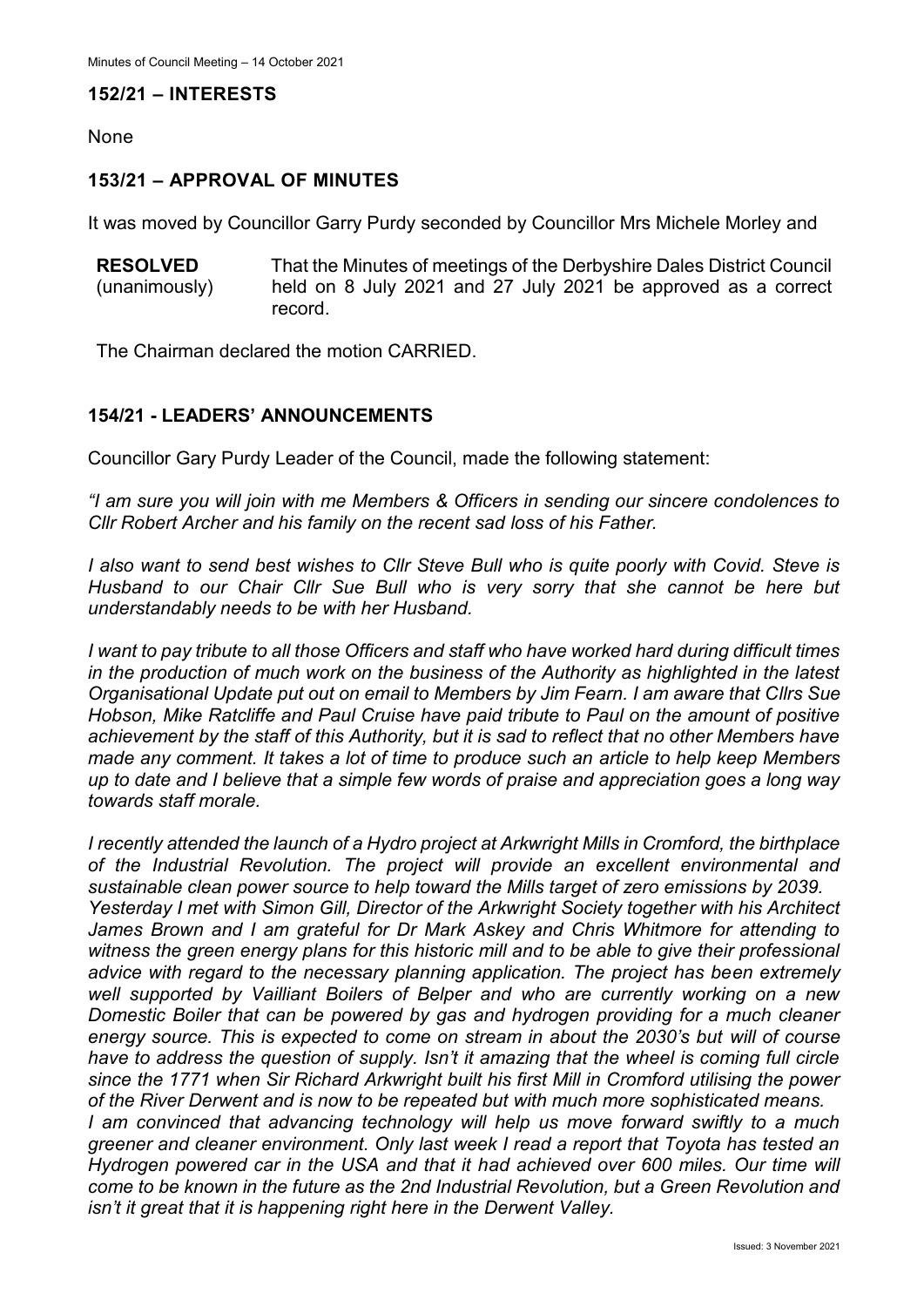*With thanks to Dave Turvey whose idea it was - On the evening of 23rd October there is a dedication evening at Matlock Bath Illuminations for Cllr Joyce Pawley who sadly passed away a few months ago when hopefully an Arbour will be in place in Derwent Gardens Matlock Bath with the help of Cllr Peter Baranek and as a result of the kind generosity of Matlock Bath Parish Council and a number of Traders in Matlock Bath who have donated monies in honour of Joyce to mark her work and dedication to Masson Ward. This has been carried out with and in conjunction of her Husband Chris and family who are to attend on the evening. At the request of Chris and the family any monies raised on the night will go to the Macmillan Cancer Charity. It would be nice to see more Councillors at this event to show their support for Joyce, Chris and his Family."*

### **155/21 - CHAIRMAN'S ANNOUNCEMENTS**

In his absence Councillor Steve Wain circulated the following statement:

*"On 28th July 2021, I attended the Derbyshire scouts annual general meeting at the Cavendish Hall, Chatsworth.* 

*On the 21st of August I attended Matlock Welcome Back film festival in Hall Leys Park and the following day my chosen charity the Air Ambulance had a stall on the Matlock artisan market. Both events were well attended and over £500 was raised. Thanks to Councillor Cruise and the excellent DDDC staff who attended for delivering this event.* 

*On the 2nd of September I attended the ABF soldiers Charity black-tie event at Chatsworth House. Saturday, the 11th of September saw me attend the poppy centenary event of the Bakewell branch, on Bakewell recreation ground. This event was organised by the local British Legion and I would like to thank Councillor Mark Wakeman for his excellent work on that day and his service to his local community and congratulations on his recent Legion award.* 

*Again on the 11th September, I was honoured to switch on the Matlock Bath illuminations. This was a special evening and once again thanks for the excellent staff who bring this event about and also for the hard work they do over the weekends through September and October. Thank you very much."*

#### **156/21 – COMMITTEES**

In considering the minutes of the meeting of Panning Committee held on 14 September 2021, the Chair of the Committee Councillor Jason Atkin made the following statement:

*"Thank you for your question Councillor Gamble and for a further opportunity to address the concerns that you have raised.* 

*As members will know, Planning Committee meetings can be challenging meetings to chair. Nevertheless, it is vital that all members feel their contributions are accepted, respected and valued. On this occasion, I apologise that my approach fell short of the expectations I have of myself and that we should hold of each other.*

*I also welcome the opportunity for further training, as well as feedback generally from members and officers on the committee following each meeting on what should improve as well as what has gone well.*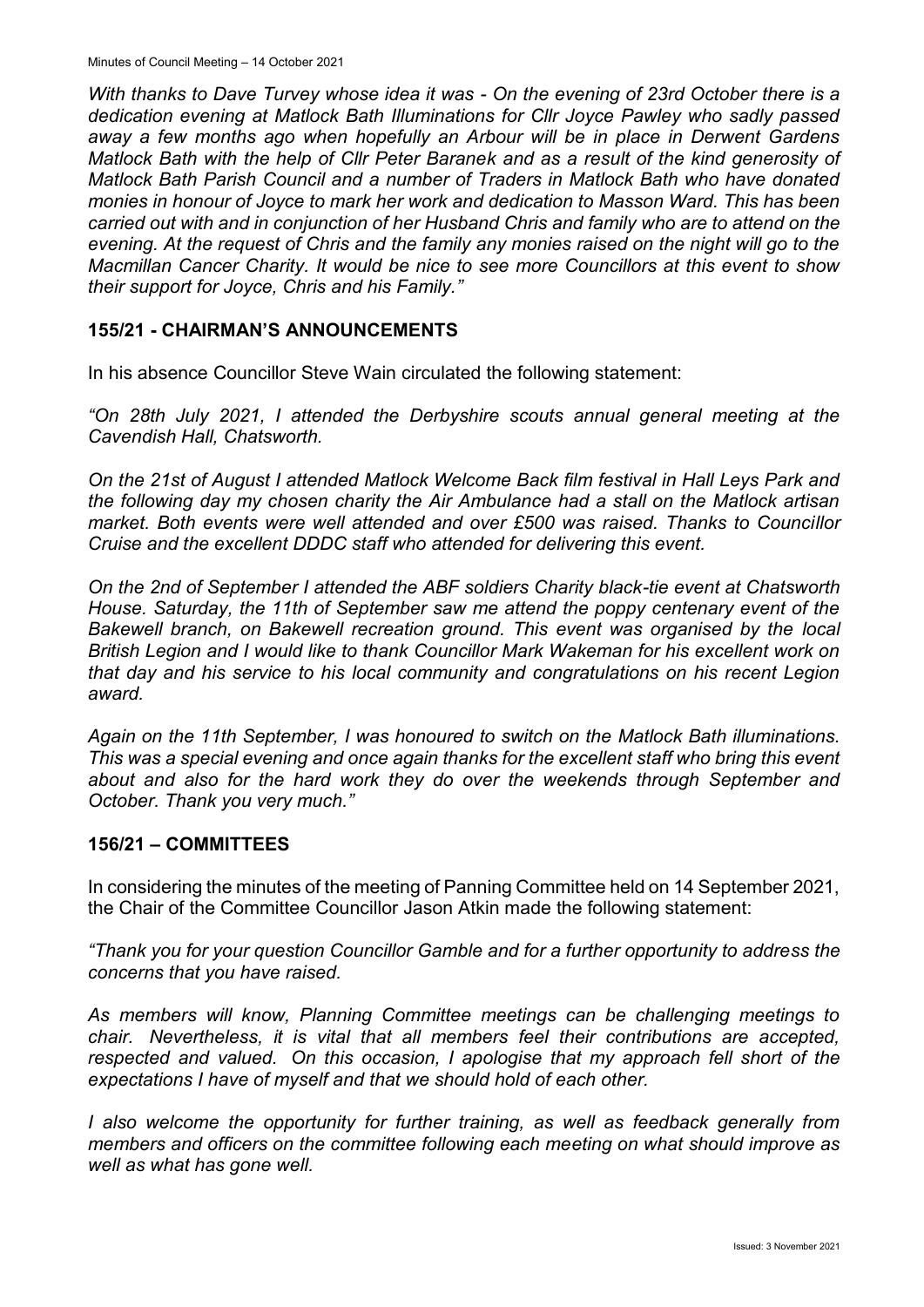*It is regrettable that you felt the need to complain formally to the Monitoring Officer and my intention will be to ensure that you do not have cause to make any such complaints in the future.* 

*I hope that we can put the matter behind us and focus on ensuring that our contributions to the Planning Committee will be positive and respectful from here on."*

It was moved by Councillor Tom Donnelly seconded by Councillor Susan Hobson and

| <b>RESOLVED</b> | That the non-exempt minutes of the Committees listed in the Minute |
|-----------------|--------------------------------------------------------------------|
| (unanimously)   | book for the period 8 July 2021 2021 to 30 September 2021 be       |
|                 | received.                                                          |

# **157/21 – PETITION WASTE MANAGEMENT SERVICES**

In accordance with Article 3 of the Constitution, the Council received a petition containing 597 signatures calling for the Council "to commission an independent enquiry into Serco's delivery of its 2020 waste contract and impose penalties for non-compliance where they are found to be applicable. We believe this is necessary so that the Council can meet its environmental and climate commitments in the future while representing value for money for tax payers and residents."

The Petitions Officer had reviewed the petition and classified it as an Ordinary Petition, within the meaning detailed in Article 3.4.1 of the Constitution. As such, it was a matter for Council to determine the request.

In accordance with the procedure the Chairman invited the relevant officer to set the background to the issue and invited the petition organiser, Mr Dobbs to address the meeting for up to three minutes.

After the Chairman had been given the opportunity to ask questions and the Officer the chance to respond, the following motion was moved by Councillor Paul Cruise and seconded by Councillor Colin Swindell.

*"That this Council notes that:*

- *Serco have dramatically under delivered on the DDDC waste management contract and as a local authority we have let our residents down.*
- *The promise of a convenient outsourcing arrangement has fallen flat.*
- *Serco have failed to provide an essential service t residents across the district over a prolonged period of time during 2021.*
- *There have been problems in communicating service failure to residents.*
- *Environmental impacts of service failure have not been quantified.*
- *Our residents are furious that DDDC continues to run a contract that is under delivering whilst subsidising the large corporation responsible for the contract – a large corporation that is making millions of £s profit.*
- *Approx 600 residents of the Derbyshire Dales have signed a petition requesting that an independent review is undertaken into the DDDC/Serco waste management contract. They have lost confidence in the Council and Serco.*

*This Council wants:*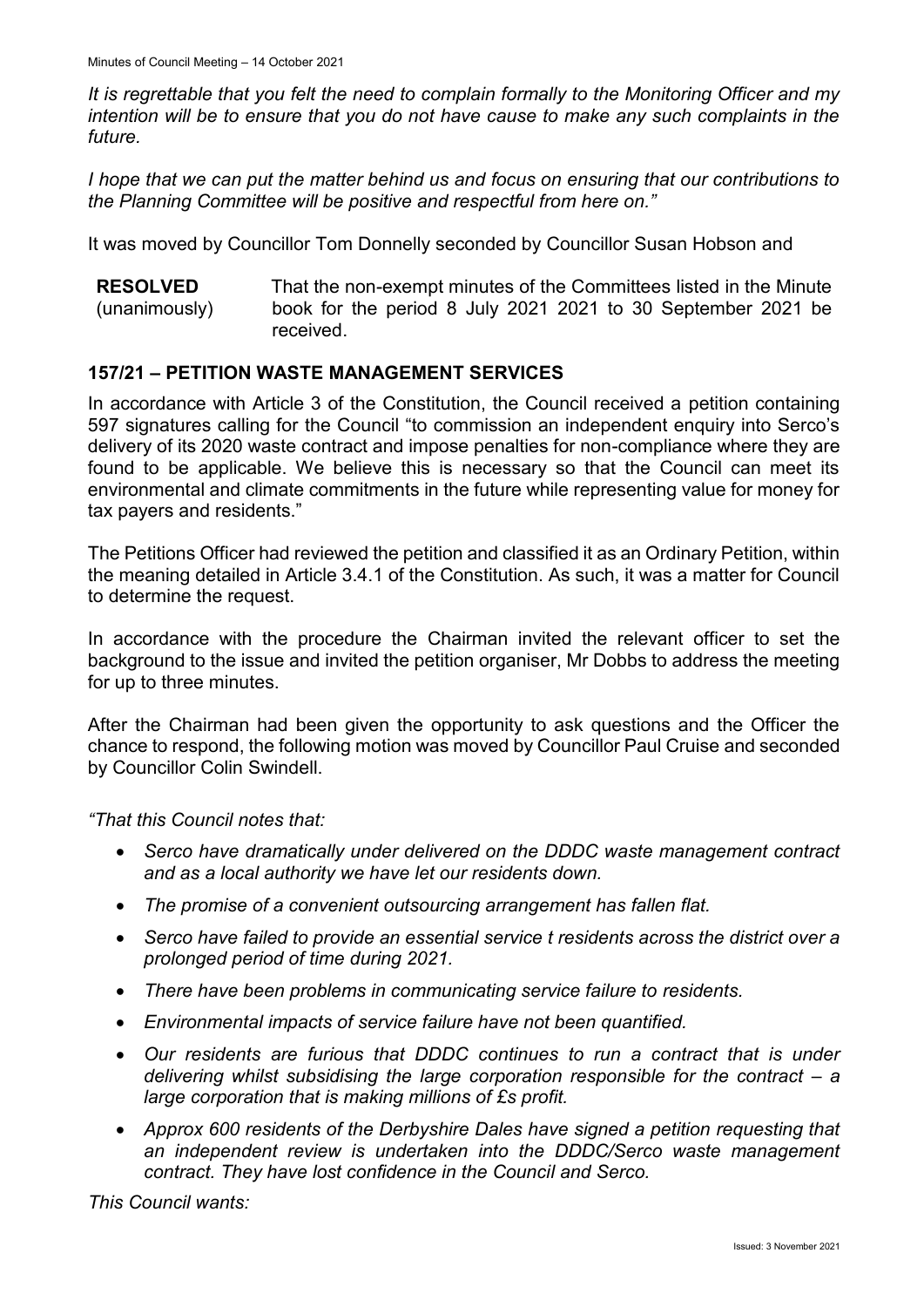- *To see its expectations and those of residents met in respect of the collection of DDDCs waste and recycling contract with SERCO across the Derbyshire Dales.*
- *Independent scrutiny of the contract and contractual arrangements between DDDC and Serco in respect of the provision of waste management services including details of the extent of service failure. Councillors and Officers will be open to feedback on how the Council can improve as well as Sercos performance.*
- *To have instigated improvements in the operational delivery of the waste service before the end of 2021.*

*Therefore this Council resolves:*

- *To establish an immediate independent review into the customer service, financial and environmental performance of the contract with Serco to date form August 2020.*
- *To set a deadline for the review report to be submitted to a meeting of the Council of the end of November 2021.*
- *To appoint the Association of Public Service Excellence to undertake the review and pause its work on the Clean and Green Review in order to facilitate this urgent review."*

The following amendment was then moved by Councillor Garry Purdy, seconded by Councillor Susan Hobson:

Replace "*Therefore this Council resolves:" with "Therefore this Council resolves to:"*

Replace the final three bullet points and replace them with the following:

- *"Initiate an independent review of the Waste and Recycling Collection Contract to establish Serco's performance against the requirements of the contract using qualitative and quantitative methods.*
- *Require an evaluation of current contractual and operational issues including current market conditions, environmental impacts and financial impacts arising as a result of service disruptions encountered.*
- *Require an assessment of the decisions taken, the likelihood of rectification within current contract parameters and identify possible alternative solutions."*

Add the following:

- *4. In the interest of expediency, that authority be delegated to the Community and Environment Committee to agree appropriate Terms of Reference and to commission "Recircle Consulting" to undertake the review given their knowledge of the Derbyshire Dales, the contractual requirements with Serco and their relevant market intelligence.*
- *5. That the review be completed by 31st December 2021 and reported to an Extraordinary meeting of Community and Environment Committee in January 2022.*
- *6. That a supplementary revenue estimate of £20,000 be approved for 2021/22 for the appointment of 'Recircle Consulting' to undertake the review"*

During debate on the amendment Councillors discussed why Recircle Consulting had been selected to carry out the review and questioned their independence. Councillors were advised that as they had been involved in the development of the tender documentation they had a good understanding of the content of the contract and were therefore in a strong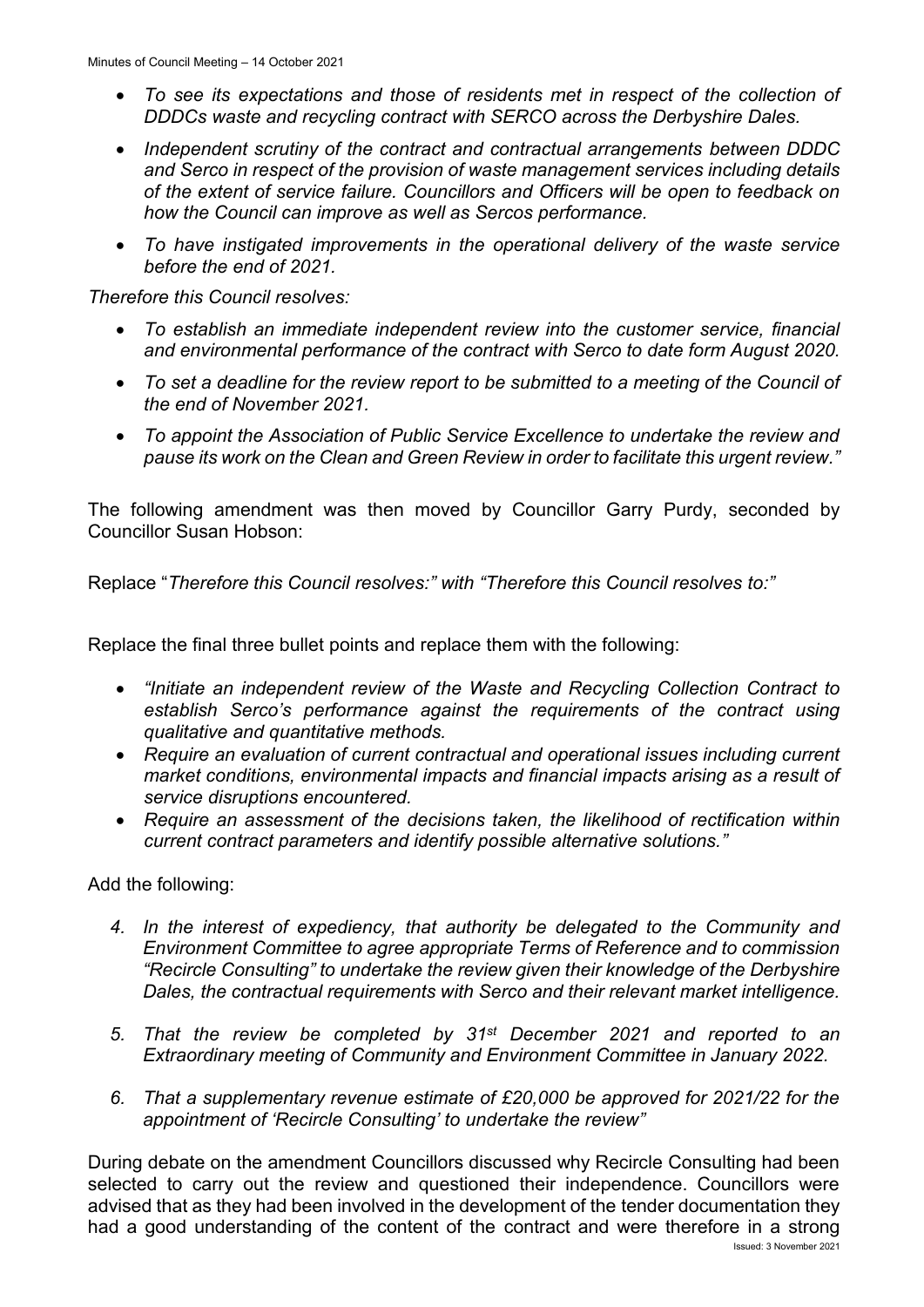position to complete the review within the proposed timescales. To give reassurance to Councillors it was agreed that if the amendment was approved a report would be presented to the next meeting of Community and Environment Committee setting out details of Councillor Involvement in the review and proposals on how to make sure that there was independent input into the findings.

On this basis the mover and seconder of the original motion agreed to incorporate the proposed amendment into their motion.

During the discussion on the substantive motion Mr Dobbs was thanked for the time and energy he had put into organising the petition and presenting it to the Council.

The amended motion was put to the vote and it was

### **RESOLVED**

- **RESOLVED**<br>(Unanimously) 1. That this Council notes that:<br>Serco have dramatically
	- Serco have dramatically under delivered on the DDDC waste management contract and as a local authority we have let our residents down.
	- The promise of a convenient outsourcing arrangement has fallen flat.
	- Serco have failed to provide an essential service t residents across the district over a prolonged period of time during 2021.
	- There have been problems in communicating service failure to residents.
	- Environmental impacts of service failure have not been quantified.
	- Our residents are furious that DDDC continues to run a contract that is under delivering whilst subsidising the large corporation responsible for the contract – a large corporation that is making millions of £s profit.
	- Approx 600 residents of the Derbyshire Dales have signed a petition requesting that an independent review is undertaken into the DDDC/Serco waste management contract. They have lost confidence in the Council and Serco.
	- 2. This Council wants:
		- To see its expectations and those of residents met in respect of the collection of DDDCs waste and recycling contract with SERCO across the Derbyshire Dales.
		- Independent scrutiny of the contract and contractual arrangements between DDDC and Serco in respect of the provision of waste management services including details of the extent of service failure. Councillors and Officers will be open to feedback on how the Council can improve as well as Sercos performance.
		- To have instigated improvements in the operational delivery of the waste service before the end of 2021.
	- 3. Therefore this Council resolves to:
		- Initiate an independent review of the Waste and Recycling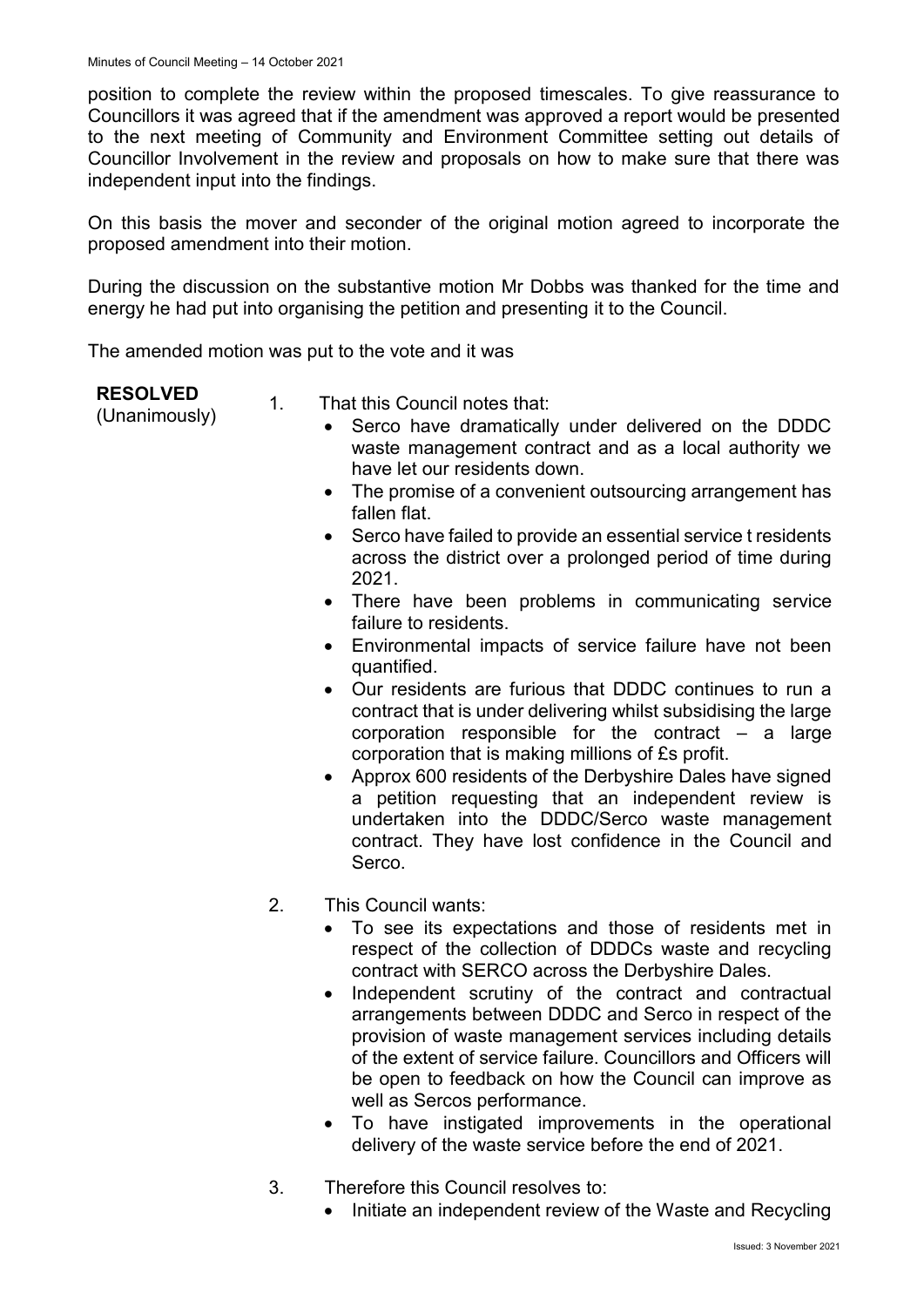Collection Contract to establish Serco's performance against the requirements of the contract using qualitative and quantitative methods.

- Require an evaluation of current contractual and operational issues including current market conditions, environmental impacts and financial impacts arising as a result of service disruptions encountered.
- Require an assessment of the decisions taken, the likelihood of rectification within current contract parameters and identify possible alternative solutions.
- 4. In the interest of expediency, that authority be delegated to the Community and Environment Committee to agree appropriate Terms of Reference and to commission "Recircle Consulting" to undertake the review given their knowledge of the Derbyshire Dales, the contractual requirements with Serco and their relevant market intelligence.
- 5. That the review be completed by 31<sup>st</sup> December 2021 and reported to an Extraordinary meeting of Community and Environment Committee in January 2022.
- 6. That a supplementary revenue estimate of £20,000 be approved for 2021/22 for the appointment of 'Recircle Consulting' to undertake the review"

The Chairman declared the motion CARRIED.

# **158/21** – **PARKING OFFER IN DECEMBER 2021**

The Director of Community and Environmental Services presented a report recommending to the Council that, In light of another difficult year for residents and businesses due to the Covid-19 pandemic, the Council should offer 'Free Parking after 2pm' in District Council pay and display car parks from 1st December 2021 to 31st December 2021.

The offer had been originally introduced 13 years ago to help promote businesses and encourage people to shop local in the run-up to Christmas. It was noted that, as the 'Free After 2pm' parking promotion in December had been running for 13 years, it was not possible to indicate what the potential loss of income would be and there was no comparable month within the last year to use as a guide. It was also noted that, in recognition of the on-going challenges the high street has faced due to the pandemic, in July 2021 the Council had agreed that the same offer would run throughout September in the four market towns Ashbourne, Bakewell, Matlock, Wirksworth plus Matlock Bath with a view to help extend the holiday season.

The report also suggested that going forward the Director of Community and Environmental Services be given delegated authority to make decisions on whether to run the free after 2pm scheme in December, subject to consultation with the Leader of the Council.

In response to the comments made by the public speaker and Councillors the Director of Community and Environmental Services agreed to promote the use of public transport and encourage car sharing during the operation of the scheme. Councillor Purdy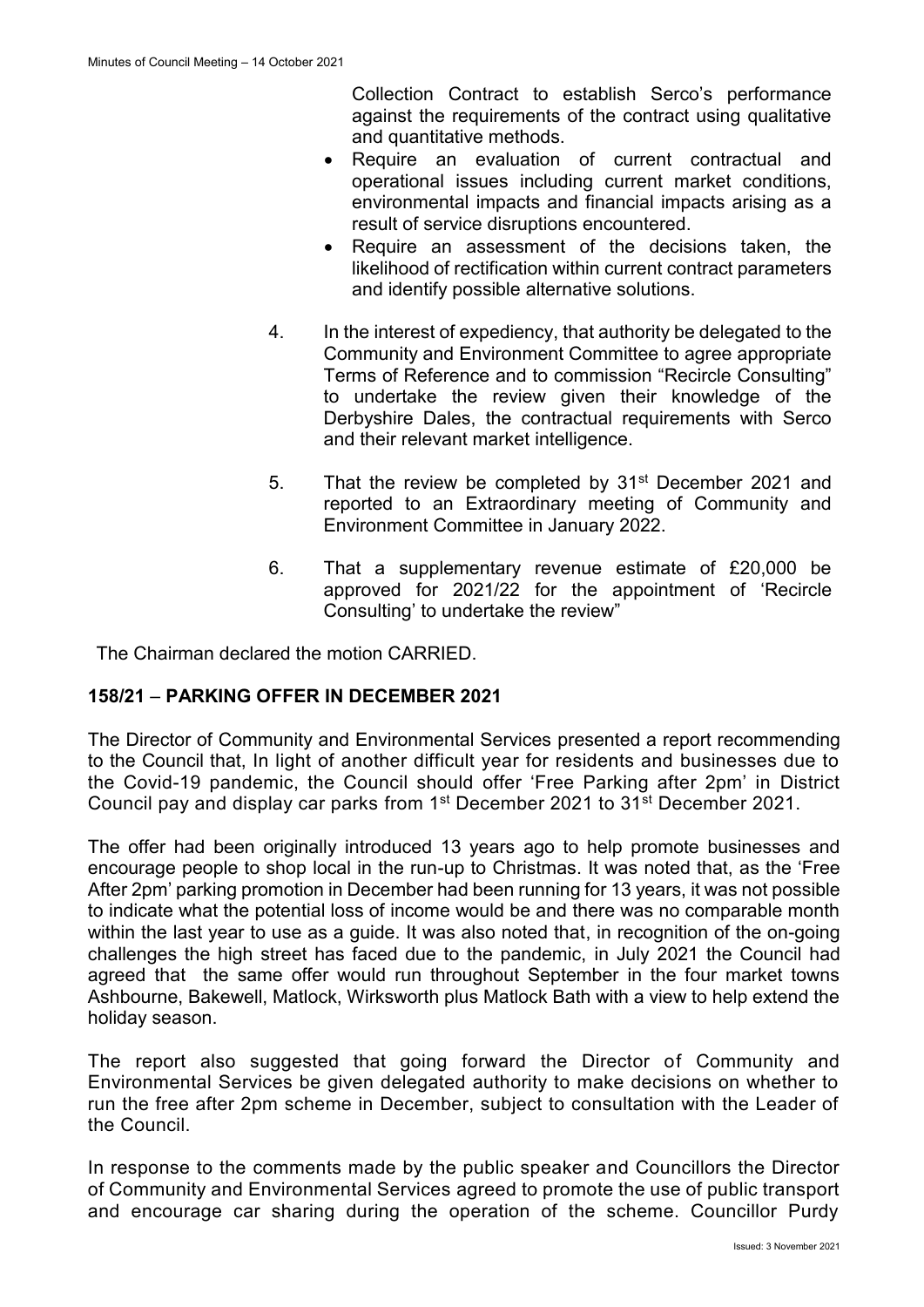provided an update on the County Council's plans for an enhanced partnership arrangement with all the bus operators operating in the County and suggested that in the longer term there was a need to review car park charges. It was suggested that in light of climate change and air quality issues the provision of park and ride options should be considered in future years,

It was moved by Councillor Garry Purdy, seconded by Councillor Tom Donnelly and

| <b>RESOLVED</b> | 1. That from 1 <sup>st</sup> December to 31 <sup>st</sup> December between 2pm and<br>midnight each day in all District Council pay and display car<br>parks to be free of charge. |
|-----------------|------------------------------------------------------------------------------------------------------------------------------------------------------------------------------------|
|                 | 0. TII (1. III) III III III III II OO III                                                                                                                                          |

2. That future decisions on whether to run the 'Free after 2pm' in December, be delegated to the Director of Community and Environmental Services in consultation with the Leader of the Council

# **Voting**

| For     | 31 |
|---------|----|
| Against | 3  |
| Abstain | O  |

The Chairman declared the motion CARRIED**.**

# **159/21 – CLIMATE CHANGE UPDATE AND DELIVERY PLAN**

The Director of Regulatory Services presented a report updating the Council on actions taken following the approval of the Climate Change Strategy and Action Plan in October 2020 and seeking approval for a programme of works and delivery plan to progress towards the Council's target to achieve net zero carbon emissions by 2030. In introducing the report the figures in paragraph 2.5 were amended so that the total cost of the works at the Town Hall, ABC and Northwood depot was £872,050 of which £807,116 would be the grant and the Council contribution would be £643,934 to reflect that, as some of the heaters were less than 5 years old, they did not qualify for funding from the Public Decarbonisation Scheme.

It was noted that in April 2021 a Climate Change Project Officer had been appointed and the Climate Change Working Group had met twice with the newly appointed officer and the Director of Regulatory Services (June and August 2021) to provide support in assessing and delivering the recommendations of the Council's Climate Change Strategy and Action Plan. During these discussions it had been suggested that the following amendment be made to the terms of reference of the Working Group to reflect the necessary focus on the Council's own operations and its community development role:

"To make recommendations to Council addressing the issue of climate change, with the aim of;

- Addressing the climate change actions set out in the Corporate Plan 2020-24;
- Delivering the recommendations of the Council's Climate Change Strategy and Action Plan;
- Developing the Council's community actions in relation to climate change issues;
- Developing the Council's internal policies in relation to climate change and sustainability."

The report confirmed that measured emissions had fallen to 585.5t CO2e because: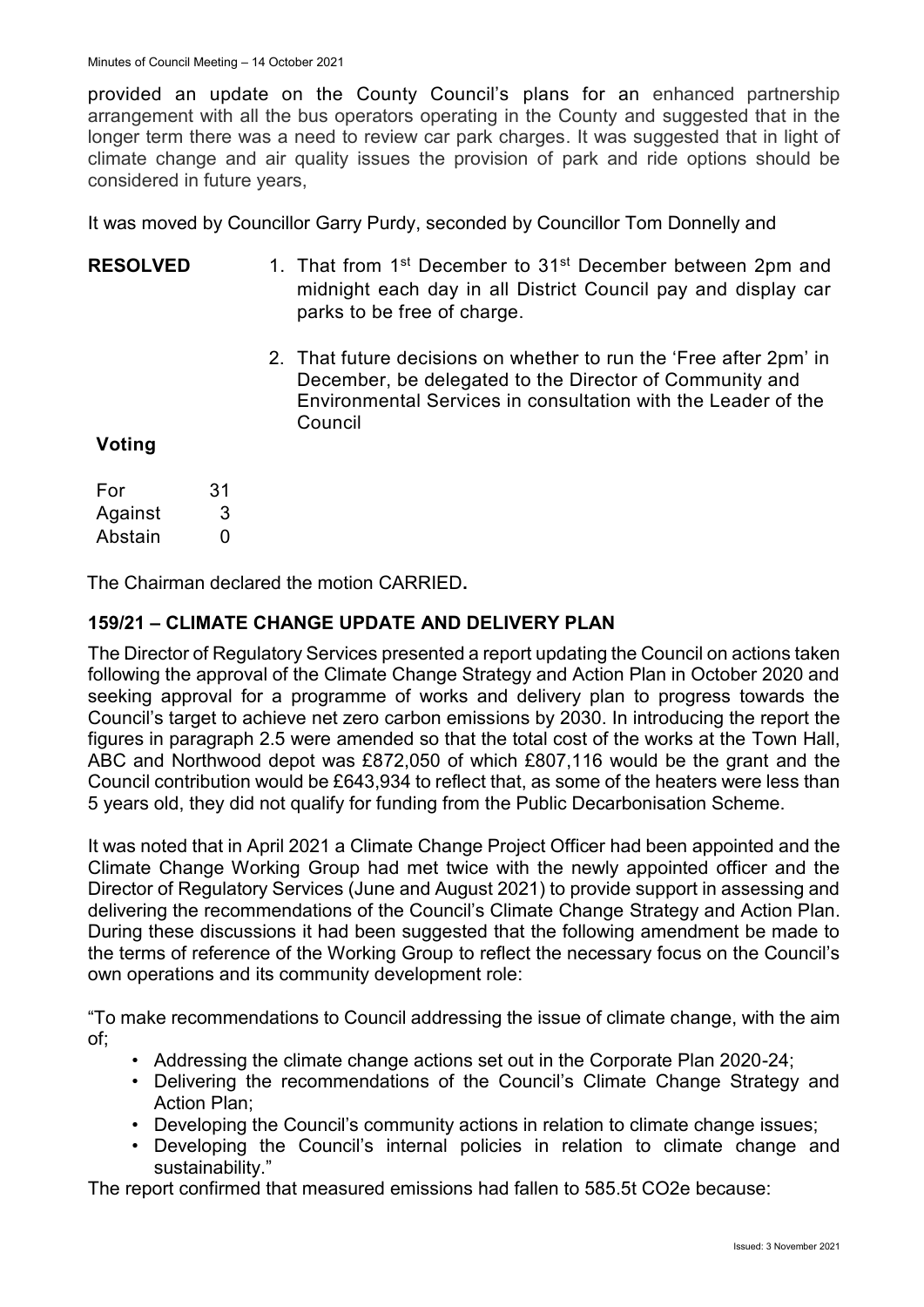- Gas overall usage in buildings decreased by 22%. Bakewell Pavilion was not heated in 2020/21
- Electricity overall usage in buildings decreased by 16.5%. Bakewell Pavilion was not used in 2020/21. Several public toilets have been transferred out of Council ownership
- There has been further decarbonisation of the national grid the CO2e factor decreased by 9% (in comparison to 2020) due to a decrease in coal use in electricity generation and an increase in renewable generation
- Fleet vehicles fuel usage fell by 37% due to reduced operational requirements during the pandemic
- Staff business travel (grey fleet) fuel use decreased by 58% due to the pandemic
- More accurate data has been collected with fewer assumptions made

It was reported that detailed surveys been carried out for the main Council estate – the Town Hall (17.7% of total emissions), the ABC (13%) and the depot and these had been used to develop an application to Phase 3 of the Public Sector Decarbonisation Scheme (PSDS) which opened for applications on the 6th of October. If successful applicants would be informed from November onwards with any funded works completed by 31<sup>st</sup> March 2023. The total cost of the works would be £807,000 of which it was proposed that the Council contributed £172,000. The predicted carbon emissions reduction upon completion of the three projects was estimated at 149.78t  $CO_{2e}$  annually along with a reduction in energy costs.

In terms of solar energy the council had was engaging with a Community Benefit Society in the Hope Valley to look at potential sites for a community energy ground solar PV project. The society was in the process of applying for funding from the Rural Community Energy Fund to explore whether it would be feasible for them to build and own an installation in Stoney Middleton, with the possibility of the Council guaranteeing to purchase the electricity at an agreed price over a set period.

As the Council's fleet was the 'largest single emissions source, accounting for over a third of emissions, the Council was developing a plan for the transition to low emission vehicles a fleet review in progress, with the support of Nottingham City Council. It was noted that there was currently no allocation in the capital programme for the installation of EV charging infrastructure. The report went on to recommend the Civic Car, due for renewal during 2021- 22, should not be replaced reducing ongoing direct emissions and negating the inherent 'carbon footprint' associated with the production of a new vehicle.

As Chair of the Climate Change Working Group, Councillor David Chapman welcomed the report and thanked all members of the Working Group and Officers for their significant contributions.

It was moved by Councillor David Chapman, seconded by Councillor David Hughes and

# **RESOLVED**

(Unanimously)

- 1. That the updated 'Terms of Reference' for the Climate Change Working Group in paragraph 1.6 of the report be approved.
- 2. That the emissions report for 2020-21 in Appendix 1 be approved.
- 3. That the proposal to make an application to a future round of the Public Sector Decarbonisation Scheme to fund the energy efficiency and heat decarbonisation works to the Town Hall, Agricultural Business Centre and Northwood depot be approved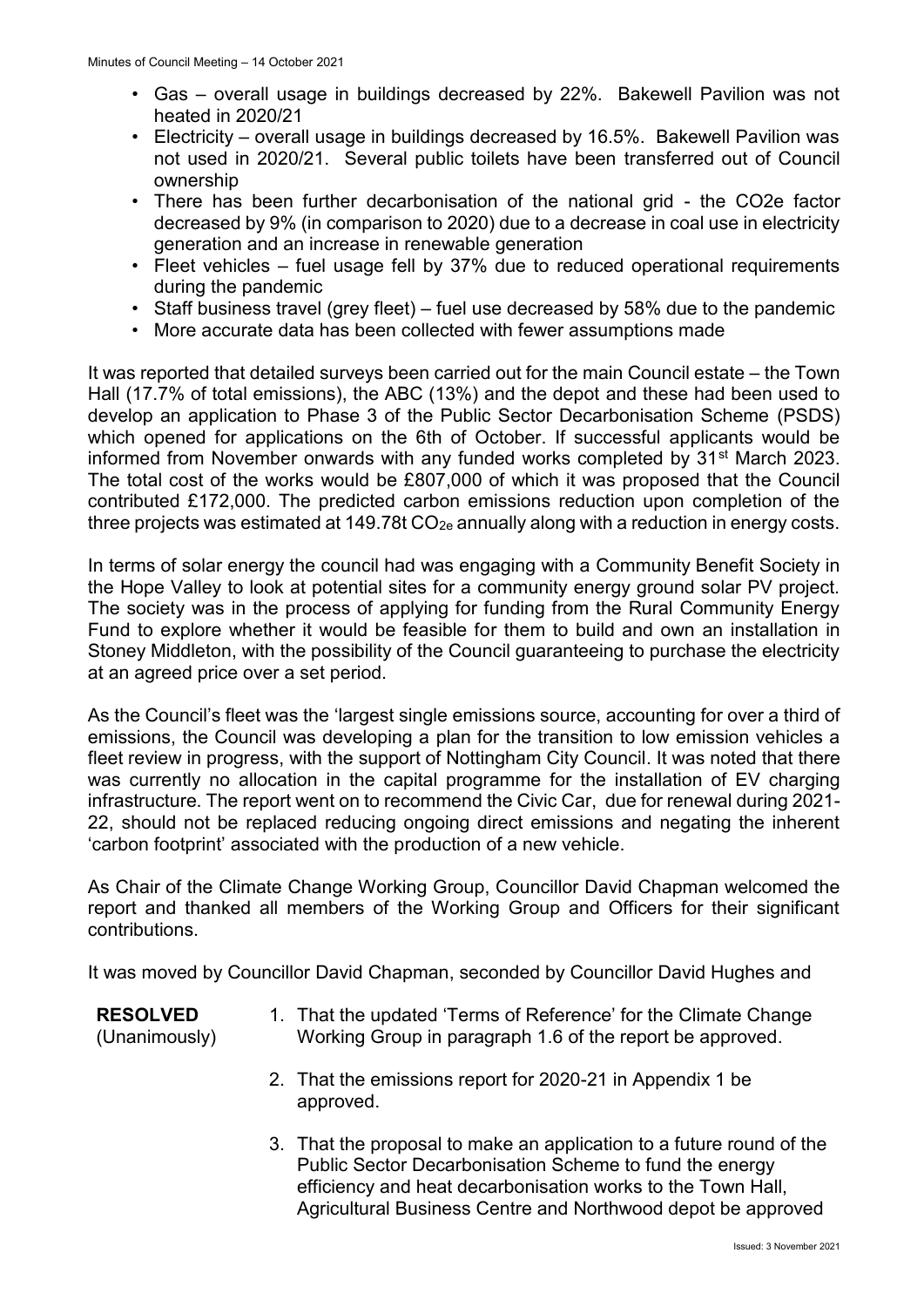- 4. That a revenue budget of up to £30,000 to fund the engagement of a partner to carry out, as a first step, a detailed feasibility study into the technical and financial viability of ground mounted solar photovoltaic arrays on Council land be approved
- 5. That the recommendation to dispose of and not replace the civic car be approved
- 6. That the proposed approach to reporting and reducing scope 3 emissions be approved
- 7. That the trial of a 'climate change impact assessment tool' to be applied to all reports from November 2021 and reviewed in April 2022 be approved
- 8. That the proposed delivery plan in Appendix 3, specifically the activities in relation to supporting area wide emissions reductions, be approved
- 9. That the revenue budget required to fund these projects, estimated at £11,700 for 2021/22, be approved,
- 10.That Council recognises and develops its role to support the residents and businesses of the Dales in reducing their carbon footprints.
- 11.That Council determines whether it wishes to support the Local Energy Bill and if so delegates authority to sign the relevant petition to the Director of Regulatory Services.

# **160/21 – DELEGATION OF AUTHORITY – APPOINTMENT OF COUNCILLORS TO TANSLEY PARISH COUNCIL**

The Director of Corporate and Customer Services presented a report asking the Council to give him delegated authority to make appointments to Tansley Parish Council, which was inquorate and unable to act.

It was moved by Councillor Chris Furness, seconded by Councillor Steve Flitter and

- **RESOLVED** (Unanimously) 1. That authority be delegated to the Director of Corporate and Customer Services to make the necessary order to appoint temporary parish councillors to serve on Tansley Parish Council until May 2023.
	- 2. That authority be delegated to the Director of Corporate and Customer Services to make temporary appointments to parish councils in the district that are inquorate and unable to act until such time as an election or co-option can be held and those elected or co-opted have taken up office.

The Chairman declared the motion CARRIED.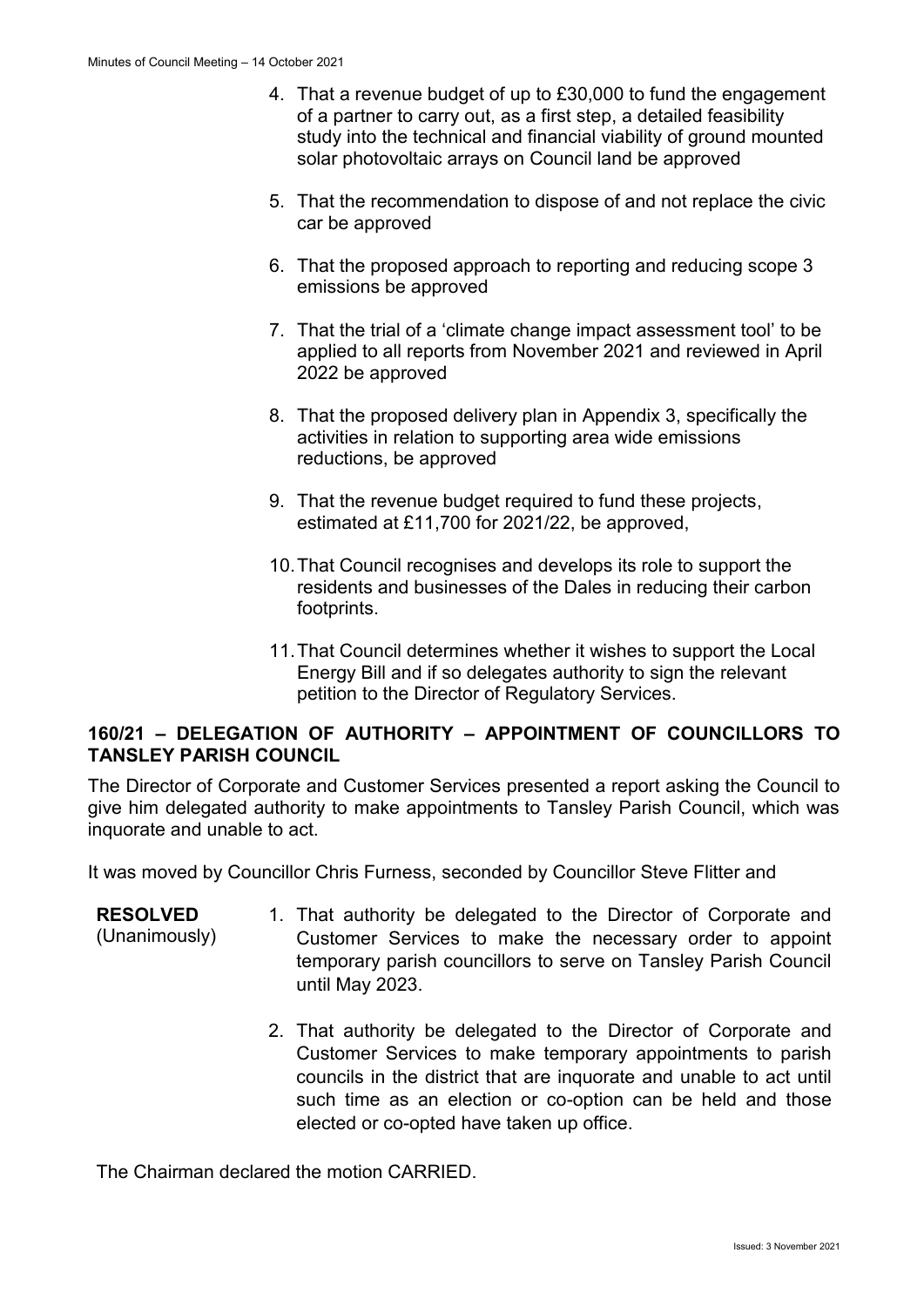# **161/21 – MOTION TO CONTINUE**

It was moved by Councillor Jason Atkin, seconded by Councillor Chris Furness and

**RESOLVED** (Unanimously ) That, in accordance with Rule of Procedure 13, the meeting continue beyond 2 hours 30 minutes to enable the next item of business on the agenda to be concluded.

The Chairman declared the motion CARRIED.

Councillor Richard Bright left the meeting at 8.25pm.

### **162/21 – VISION DERBYSHIRE JOINT COMMITTEE GOVERNANCE ARRANGEMENTS**

The Director of Corporate and Customer Services presented a report considering revisions to the governance arrangements for the Vision Derbyshire Joint Committee, which the Council approved in July 2021, and the impact of these on the Council's own governance arrangements and functions.

The revised governance arrangements for the Vision Derbyshire Joint Committee were set out at Appendix 1 of the report, the changes were:

- Removal of participating and non-participating authorities. Membership will not be restricted, but only authorities which have delegated functions will have voting rights in respect of the discharge of functions
- Removal of provisions to delegate functions to individual authorities and confirmation that delegations would be limited to sub-committees of the Joint Committee or officers
- Confirmation that the Chair and Vice-Chair will be a Member of an authority(ies) that has/have delegated functions to the Joint Committee
- Confirmation that scrutiny of the Joint Committee will be undertaken according to the governance arrangements of each authority.

It was reported that further clarification had been provided in respect of the functions of the Joint Committee which were as follows:

- Oversee the Vision Derbyshire Delivery Programme
- Determine the programme of projects and work streams, how those will be managed and communicated to stakeholders and the public
- Monitor and review performance in respect of services delivered through the Vision Derbyshire Joint Committee and authorise the publication of an annual report of performance and outcomes
- Commission strategic outline and full business cases for individual councils to consider opportunities for more collaborative working in respect of shared services
- Approve annual business plans for the delivery of shared services
- Provide or assume democratic oversight for existing joint committee and partnership arrangements
- Provide a platform for the devolution of powers from Government to authorities in **Derbyshire**
- Determine requests from individual authorities or groups of authorities to work collaboratively on specific projects or work streams
- Provide a forum for councils and their representatives to provide challenge to each other with the aim of increasing collaboration to deliver efficient, effective and